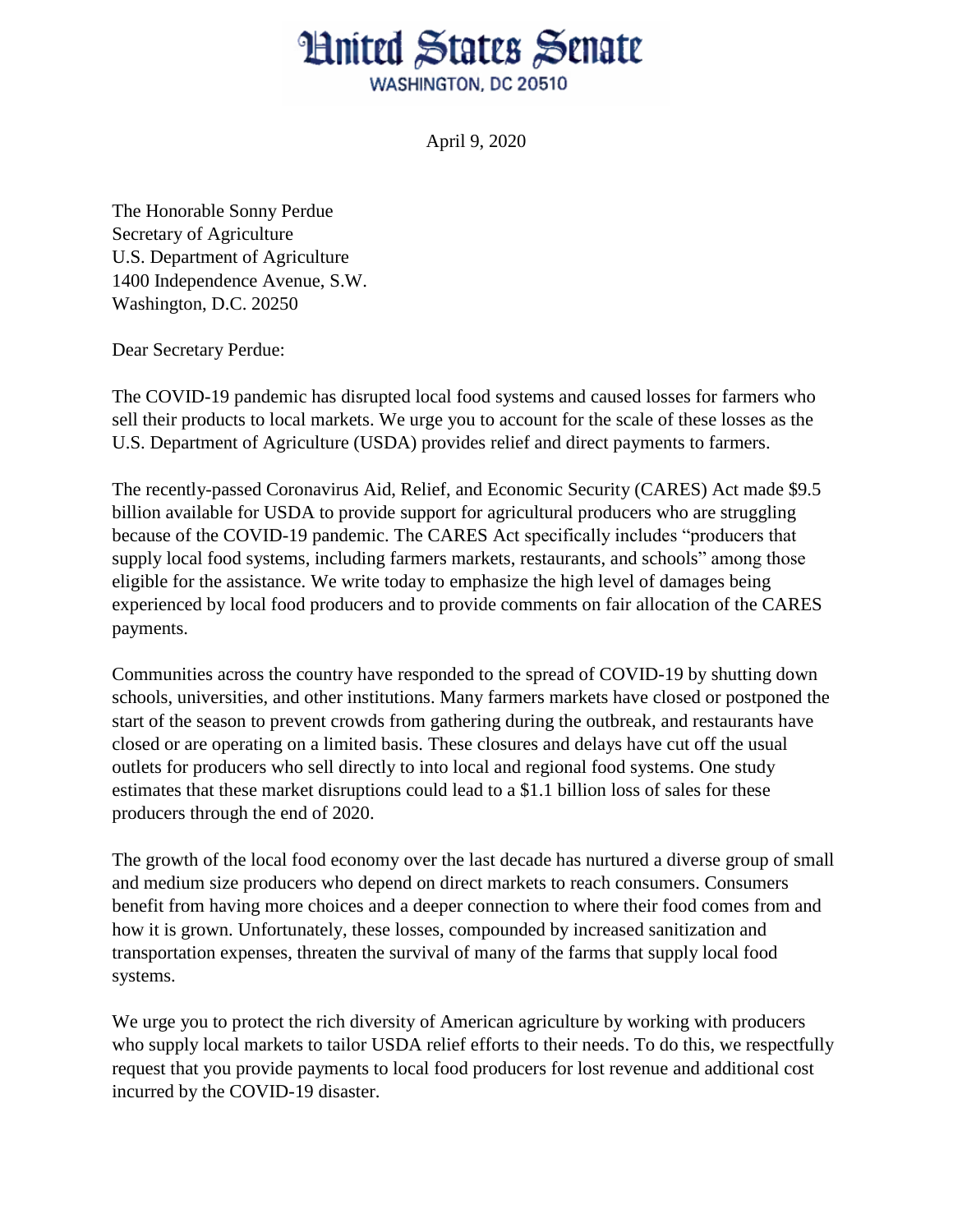We urge you to administer these payments through the Farm Service Agency in response to the industry's projected \$1.1 billion loss in revenue. To be eligible to receive a direct payment, local food producers should derive at least 25 percent of total farm income from sales that are locally purchased, including food sold directly to consumers, schools, institutions, food hubs or regional distribution centers, retail markets, farmers markets or restaurants. Further, to be eligible, these producers should meet standard AGI limitations as directed by the Farm Bill and maintain conservation compliance if currently required to have a plan.

For those local food producers making between \$1000 and \$300,000 in annual revenue in recent years, the USDA direct payment for COVID relief should at a minimum equal 25 percent of annual revenue or at maximum equal \$25,000.

For those local food producers who can provide information regarding actual COVID revenue loss and added costs, additional disaster assistance should be made available. Information regarding revenue loss could include a 2020 crop year business plan, a record of approved loans, a record of 2019 crop year revenue, contracts, receipts, or other agreements that can demonstrate a loss of revenue or additional costs incurred by a farmer as a result of the COVID-19 disaster. Payments for these actual losses and costs should be capped at \$100,000 per producer or at a minimum should be equal to 50 percent of the total lost revenue and additional costs incurred by producers as a result of the COVID-19 disaster and 60 percent of total lost revenue and additional costs for producers who donate a significant amount to food banks or other charitable causes.

As the ramifications of the COVID-19 emergency continue to unfold, we encourage you to consider whether additional payments will be needed in the future to support local food economies affected by the disaster.

We respectfully request that for crop year 2020, the Farm Service Agency waive farm number requirements for local food producers and new farmers who currently do not have them. We ask that USDA carefully consider an outreach strategy that specifically reaches small, beginning, and socially disadvantaged local food producers, including those with limited internet access or exposure to FSA services. We urge USDA to establish a national hotline to manage incoming producer inquiries, simplify the application process, and make information about the program available in multiple languages.

Thank you for consideration, and please know that we stand ready to work with USDA on relief efforts.

Sincerely,

Sherrod Brown Lisa Murkowski

/s/ Debbie Stabenow Debbie Stabenow United States Senator

/s/ Sherrod Brown /s/ Lisa Murkowski United States Senator United States Senator

> /s/ Susan M. Collins Susan M. Collins United States Senator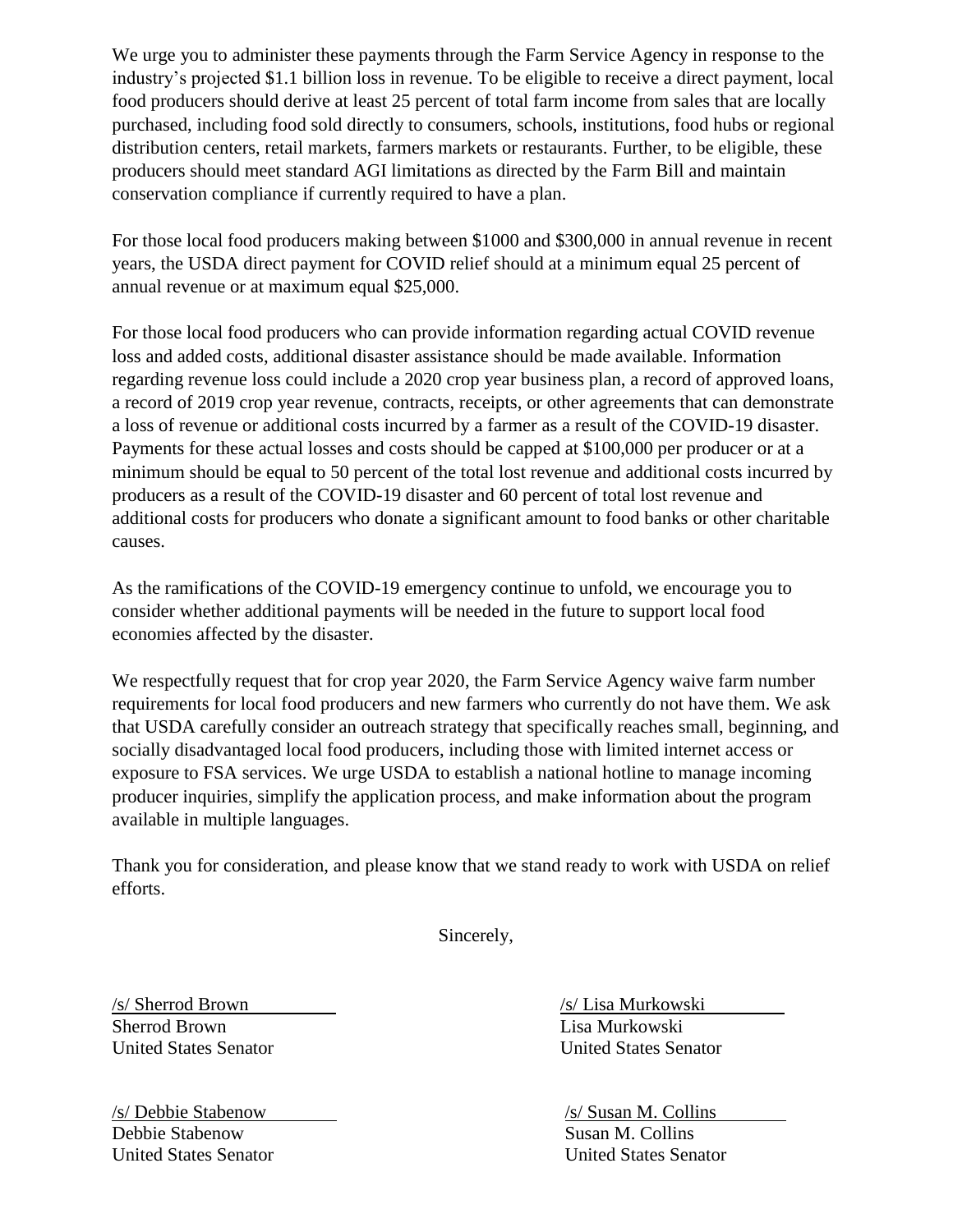/s/ Richard Blumenthal Richard Blumenthal United States Senator

/s/ Robert Menendez Robert Menendez United States Senator

/s/ Jeffrey A. Merkley Jeffrey A. Merkley United States Senator

/s/ Tom Udall Tom Udall United States Senator

/s/ Tina Smith Tina Smith United States Senator

/s/ Mazie K. Hirono Mazie K. Hirono United States Senator

/s/ Angus S. King, Jr. Angus S. King, Jr. United States Senator

/s/ Jeanne Shaheen Jeanne Shaheen United States Senator

/s/ Patty Murray Patty Murray United States Senator

/s/ Tammy Duckworth Tammy Duckworth United States Senator

/s/ Christopher S. Murphy Christopher S. Murphy United States Senator

/s/ Catherine Cortez Masto Catherine Cortez Masto United States Senator

/s/ Cory A. Booker Cory A. Booker United States Senator

/s/ Elizabeth Warren Elizabeth Warren United States Senator

/s/ Patrick Leahy Patrick Leahy United States Senator

/s/ Kirsten Gillibrand Kirsten Gillibrand United States Senator

/s/ Brian Schatz Brian Schatz United States Senator

/s/ Robert P. Casey, Jr. Robert P. Casey, Jr. United States Senator

/s/ Joe Manchin III Joe Manchin III United States Senator

/s/ Richard J. Durbin Richard J. Durbin United States Senator